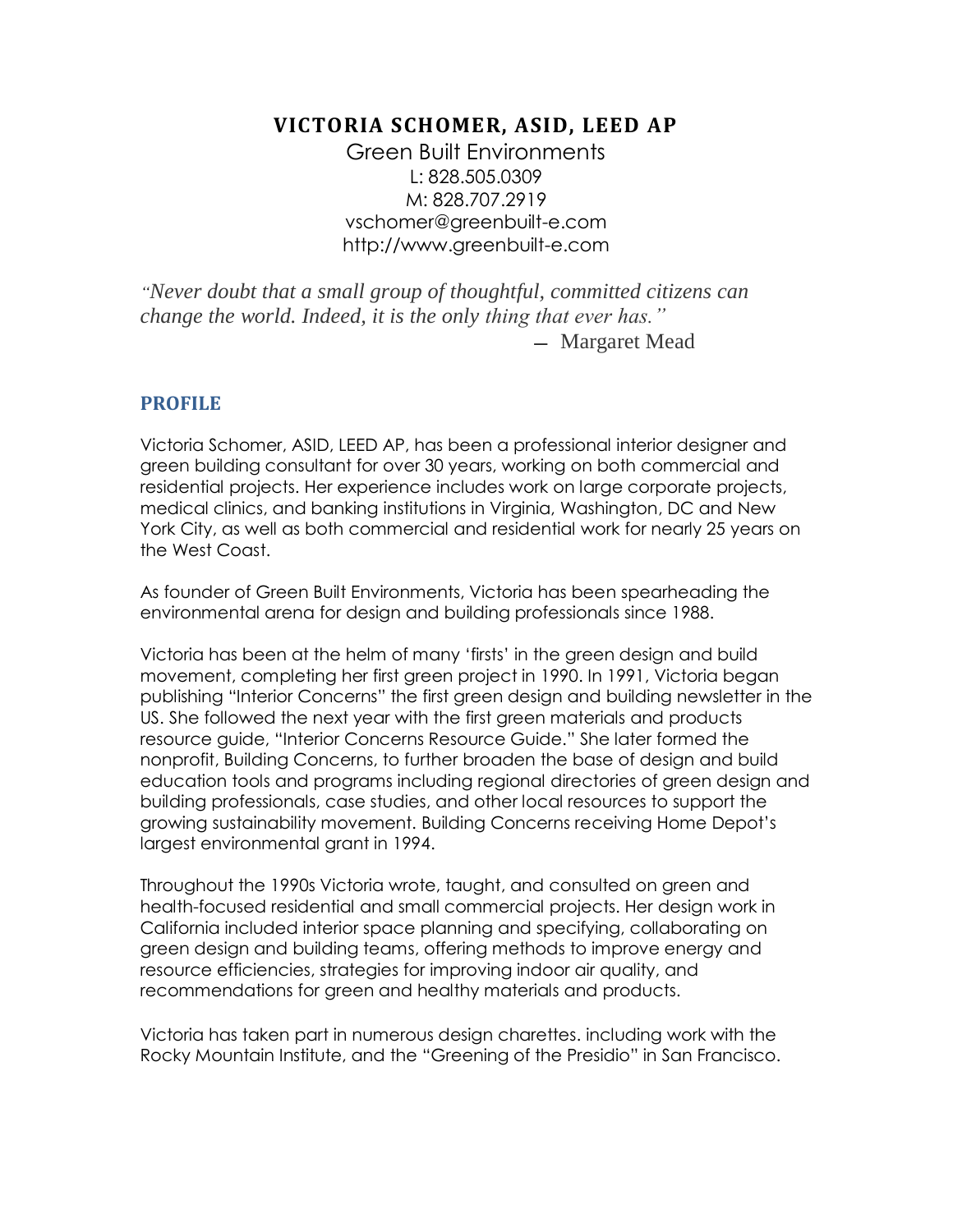Victoria is a Professional Member of the American Society of Interior Designers (ASID), and NCIDQ certified since 1988. She has served on both ASID California North Board and as Carolinas Chapters Communities chairperson. She is a founder member of ASID's Sustainable Design Council and a member of their "Distinguished Speakers" panel.

In 1997 Victoria became a LEED (Leadership in Energy and Environmental Design) Accredited Professional with US Green Building Council (USGBC).

For her pioneering and extensive work in the green design and building field, Victoria received the ASID's prestigious "Design for Humanity Award" for 2000.

In early 2000, she was asked by Heath Magazine and by Lennox Heating and Air systems to design and oversee national green home makeovers.

Beginning in 2005, Victoria helped develop, then co-authored, the collaboration between ASID and USGBC: "REGREEN: Residential Remodeling Guidelines." She is on the ASID and USGBC Faculties to teach the REGREEN Guidelines

In 2006, Victoria and her husband renovated, and then opened a green bed and breakfast in Asheville, NC. 'Asheville Green Cottage' has been named in Forbes Magazine as one in "10 of America's Greenest Hotels," and has received national and local acclaim for the detail paid to the facility, as well as ongoing green operations and maintenance.

In 2012 Victoria became a licensed real estate broker with the state of North Carolina to help expand the inventory of green and healthy properties for concerned and interested buyers and sellers.

#### **PRESS and MEDIA**

Over the past 20 years Victoria has both written for, and been featured in, dozens of national and trade publications, including The Wall Street Journal and Business Week. She is often asked to help support other green design and building programs and endeavors by offering advice, interviewing, answering industry questions and writing articles.

#### **SPEAKING EXPERIENCE**

Victoria's passion for spreading the word on sustainable design has taken her around the world as a speaker and educator. Over the past 20 years, she has presented dozens of green building events and conferences. She has taught at colleges and universities as a guest lecturer, and has been a part of the American Society of Interior Designers "Distinguished Speakers" panel. She has presented on Green Renovations at the National Association of Realtors national conference.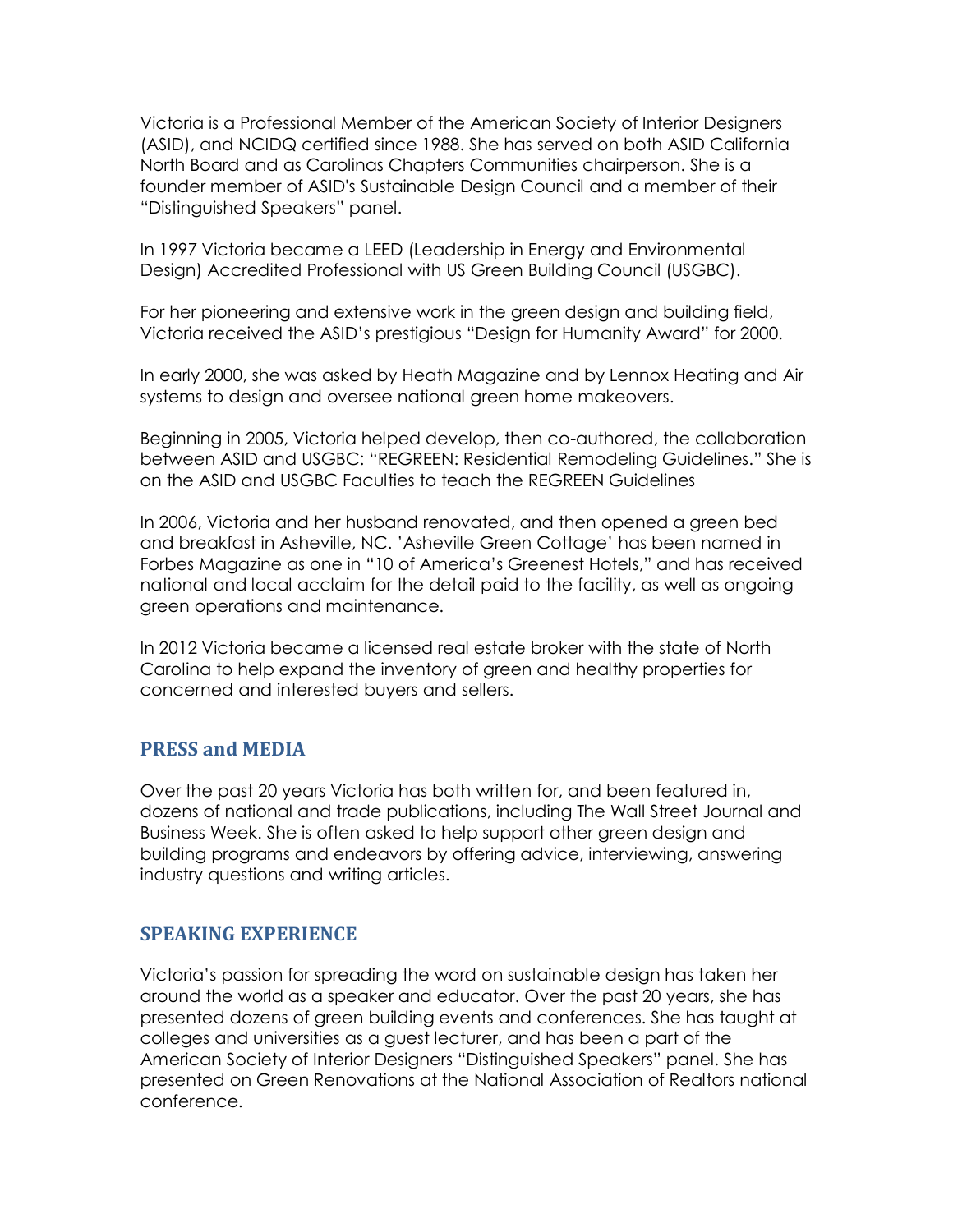### **EDUCATION AND CREDENTIALS**

- BFA Interior Design
- American Society of Interior Designer Professional since 1988
- LEED Accredited Professional since 1994
- US Green Building Council REGREEN Faculty
- American Society of Interior Designers REGREEN Trained
- Western North Carolina Green Building Council member
- Licensed Realtor, Real Living Carolina Property

# **PUBLICATIONS**

1991 – 1997 - Produced "Interior Concerns Newsletter" - first green design and build newsletter in US

1992 - 1996 - Produce "Interior Concerns Resource Guide" – first national green products and materials resources guide

1994 –founded the nonprofit, Building Concerns, through Home Depot's largest Environmental Grant creating education tools and programs

1996 - produced 4 regional "Sustainable Design Building + Development Resource Directories" - Northern California, Southern California, Georgia/Florida and The Greater Yellowstone Region

2006 - develop and co-authoring the collaboration between ASID and USGBC: "REGREEN: Residential Remodeling Guidelines."

# **AWARDS, ACHIEVEMENTS, AND ACCOLADES**

1990 - Marin Designer Showcase "Sustainable and Healthy Foyer;" featured in "House Beautiful" magazine

1991-Present - Presenter and teacher at dozens of national and local conferences and green design and building events

1990 - Present - featured and/or written for many national and local publications

1991 - Produced "Interior Concerns Newsletter" - first green design and build newsletter in US

1992 - Produce "Interior Concerns Resource Guide" - national green products and materials resources

1994 - founded "Building Concerns" non-profit to disseminate information and programs on green design and building